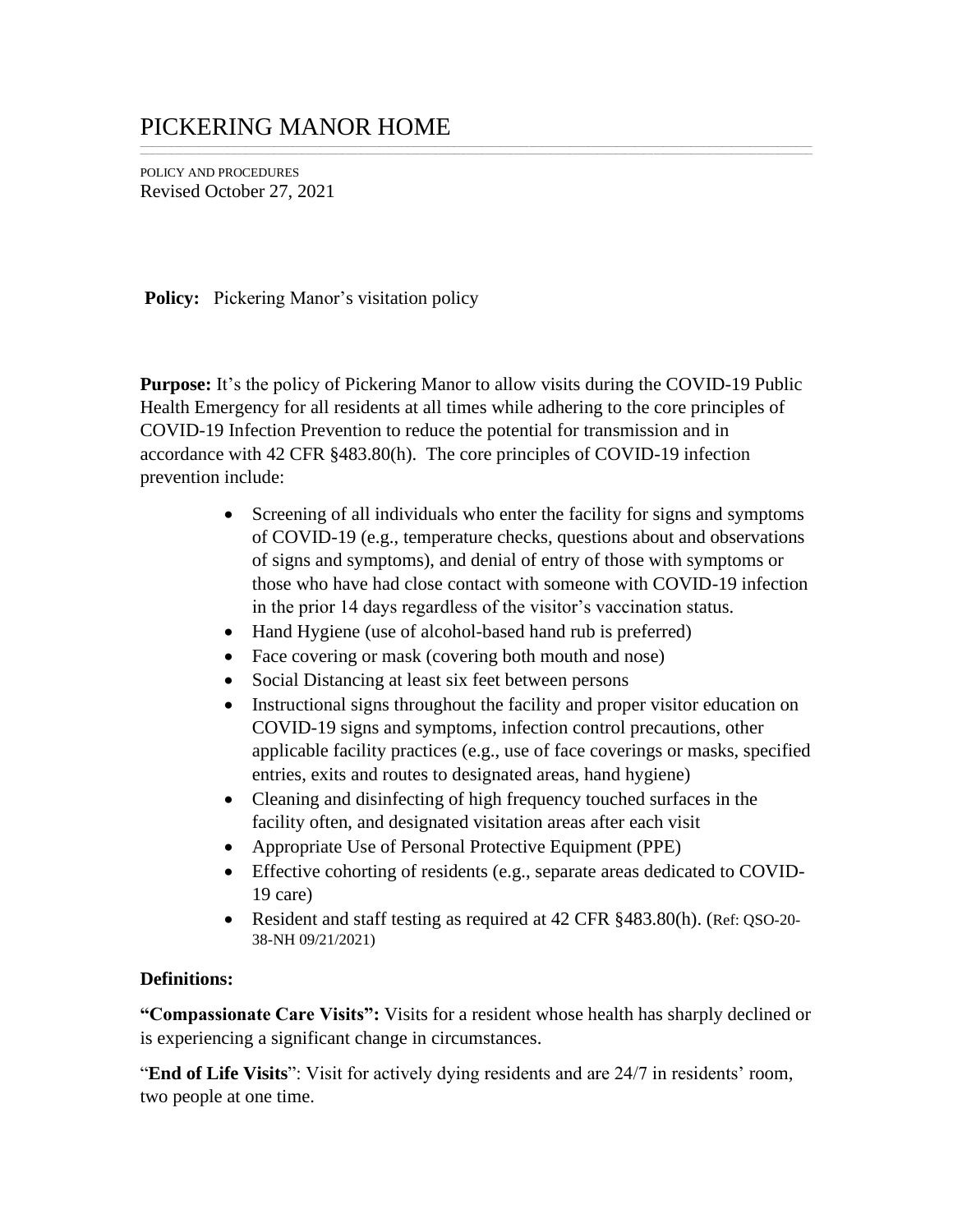**"Fully Vaccinated":** Refers to a person who is  $\geq 2$  weeks following receipt of the second dose in a 2-dose series, or >2 weeks following receipt of one dose of a single dose vaccine, per the CDC's Public Health Recommendations for Vaccinated Persons

**"Outbreak":** When a new nursing home onset of COVID-19 occurs (i.e. a new COVID-19 case among residents or staff)

**"Outbreak testing":** Testing of all residents and staff when a new positive COVID-19 result is identified. This testing continues until the facility achieves fourteen (14) days with no new positive test results of residents or staff. \*\*Outbreak testing is not triggered for a positive staff test result when the staff member has not been in the building during the infectious period (2 days prior to onset of symptoms **or** if asymptomatic, 2 days prior to the positive test)

## **Procedure:**

- Visits will be permitted during the COVID-19 pandemic with respect to the individual needs of each resident considering each residents' physical, mental and psychosocial well-being, and support for their quality of life.
- Compassionate Care visits required under federal disability rights law are always available regardless of the resident's vaccination status, the county's COVID-19 positivity rate/Transmission rate or outbreak status. Compassionate Care visits go into effect during outbreaks/lockdowns.
- Outdoor visits are the preferred method of visits and are always available, weather permitting. All outdoor visits will be limited to 60 minutes each and up to 3 people at each visit. Food/snacks are allowed.
- Indoor visits are always available for all residents provided Pickering Manor meets the individual needs of the resident(s) and family member(s) while maintaining the COVID-19 core principles of infection prevention. Indoor visits will be 60 minutes each and may have 2 visitors at one time. Pickering Manor is responsible to ensure that the COVID-19 core principles of infection control are followed during visits.
- Pickering Manor's visiting hours are from **10 am till 8 pm** daily **excluding mealtimes** 7 days a week. Each resident may have unlimited visits daily for 60 minutes and two people at each visit.
- Meals with a resident must be pre-arranged/scheduled and be in a private room.
- The administrator is responsible for the development and implementation of the home's specific visitation plan that meets the needs of the residents, maintains the COVID-19 core principles of infection prevention, and does not cause disruption to the safe operation of the home.
- Visitors will be informed of the designated entrance/exit, visitor location area and routes of travel through the home to ensure safety and compliance with visitation protocols.
- Masks will be provided at the designated visitor entrance area if someone doesn't have one. All visitors must wear masks prior to entering Pickering Manor and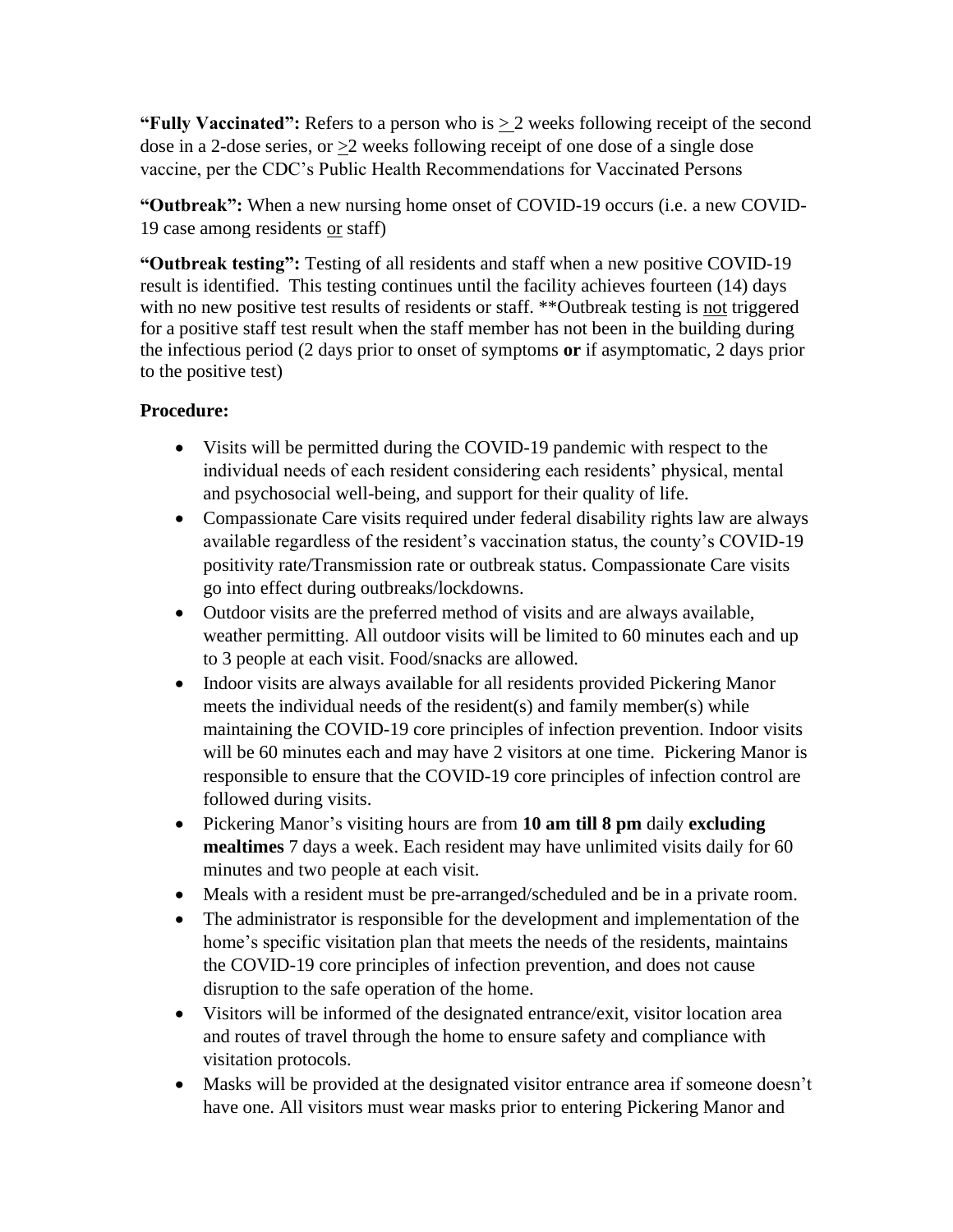continuously during the visit making sure that the mask always covers both the nose and mouth.

- Visitors will be instructed to hand sanitize using the alcohol-based hand sanitizer rub at the designated visitor entrance and at the visitor area upon completion of the visit.
- Visitors will complete the screening and questionnaire process in accordance with Pickering Manor's established protocols. Visitors who present with symptoms will not be permitted entry to the facility.
- Visitors will then check in with the receptionist **for availability and visitor pass**. (Visitor passes will be colored coded for each unit. Rehab-Yellow, Long-Term Side-Green, and Personal Care-Pink) (Each resident will have a card with their name on it.)
- Visitor must return the **visitor pass** back to the receptionist on their way out of facility, then sign out.
- All visitors will be escorted to the visitation area and then back out of visitation area.
- Visitors are not permitted to visit in common areas such as the living room, or dining rooms.
- Visitors may not co-mingle with other residents during their visits.
- All visitors must wear a mask or face coverings at all times while visiting in our facility regardless of your vaccination status.
- Visitors must use call bell for assistance in room or having questions for staff.
- Visitors are not required to be tested or vaccinated as a condition of visitation.
- **Indoor Visitation** should be allowed at all times and for all residents (regardless of vaccination status), except for a few circumstances when visitation should be limited due to a high risk of COVID-19 transmission (note: compassionate care visits should be permitted at all times). These scenarios include limiting indoor visitation for:

 1. Unvaccinated residents, if the nursing home's COVID-19 county positivity rate is

>10 % and < 70% of facilities residents are vaccinated.

 2. Residents with confirmed COVID-19 infection, whether vaccinated or unvaccinated until they have met the 2 criteria to discontinue Transmission-Based Precautions.

 3. Residents in quarantine, whether vaccinated or unvaccinated, until they have met criteria for release from quarantine.

• **When a new case of COVID-19 among residents or staff is identified, the home shall immediately begin outbreak testing and suspend all visitation (except those required for Compassionate Care, end of life, and federal disability rights law) until at least one round of facility-wide testing is completed. Visitation may resume based on the following criteria:**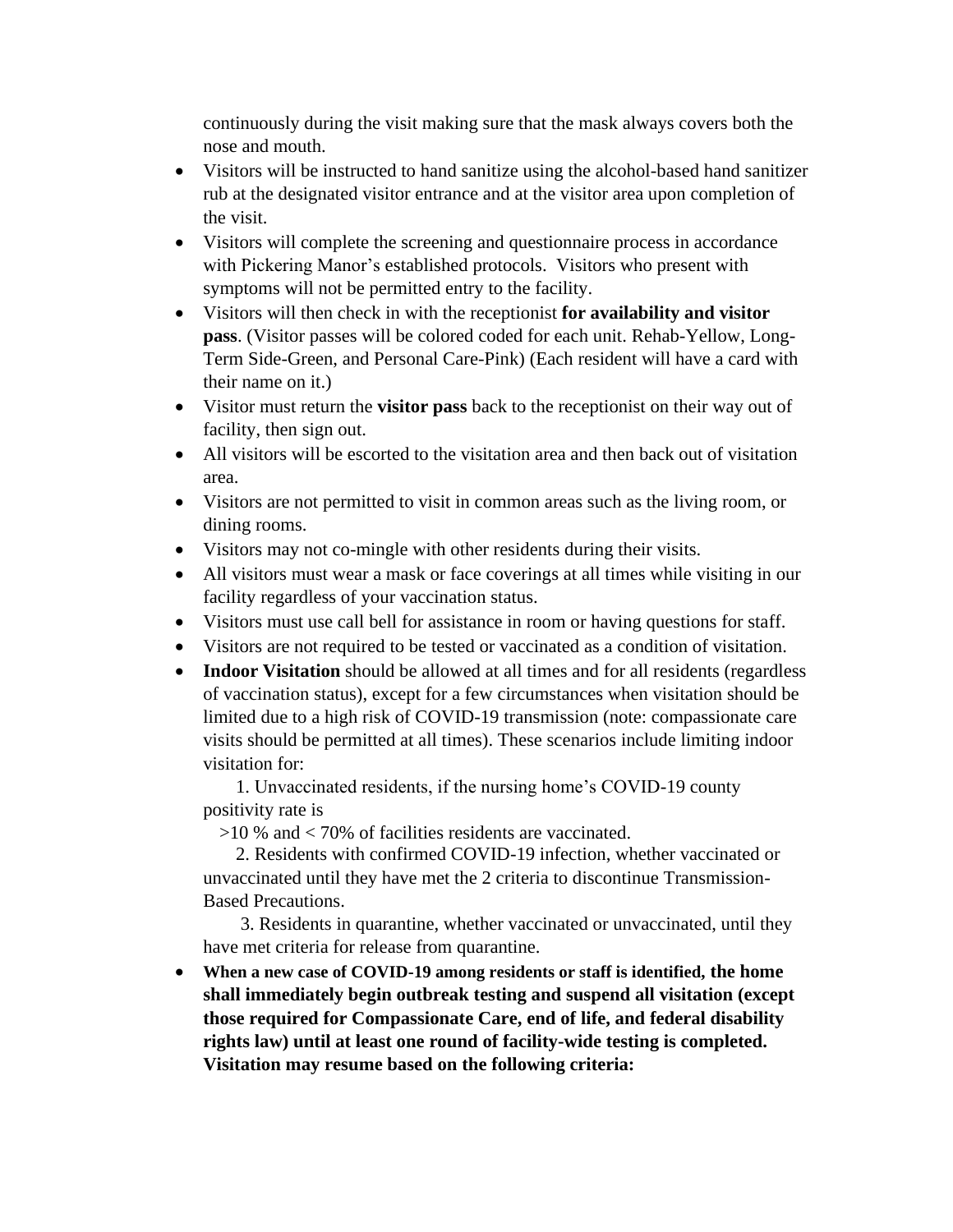- If the first round of testing reveals no additional COVID-19 cases in other areas of the facility, then visitation can resume for resident in those areas with no COVID-19 cases. However, the home must suspend visitation on the affected unit until the home meets the criteria to discontinue outbreak testing.
- If the first round of outbreak testing reveals one or more additional COVID-19 cases in other areas of the home, the home will suspend visitations for all residents until the facility meets the criteria to discontinue outbreak testing.
- The Pickering Manor Personal care should refer to CMS guidance and Pickering Manor's policy related to COVID-19 testing.
- Where the health status of the resident prevents leaving the room, the home will attempt to enable in-room visitation while adhering to the COVID-19 core principles of infection prevention. Visits for residents who share a room will be conducted with prior scheduled appointments only and for 60 minutes each visit.
- Residents who are fully vaccinated can have close contact with their visitors (including touch) provided they wear a well-fitting face mask and perform handhygiene before and after the visit.
- The home will provide instructional signage throughout the building to assist with visitor education regarding proper PPE protocols, designated screening or visitor registration areas, and other relevant visitor information.
- Pickering Manor will make available packets of educational information to visitors. This packet will include information on the Pickering Manor's infection control practices, use of PPE, Visitor Acknowledgement and Consent and other building specific information.
- Copies of Pickering Manor's visitation and infection policy will be given at time of admission to POA.
- Pickering Manor's administrative team will establish criteria for limits on the number of visitors permitted at one time for each resident and in the building at any given time based on the individual needs of the resident, the building's space and ability to manage the safety of the visits.
	- Children will be permitted to visit provided the adult visitor is able to manage the child to ensure adherence to the COVID-19 core principles of infection prevention and the child will be counted in the number of visitors allowed at any given time for a resident in order to continuously maintain adherence to the COVID-19 core principles of infection.to continuously maintain adherence to the COVID-19 core principles of infection prevention.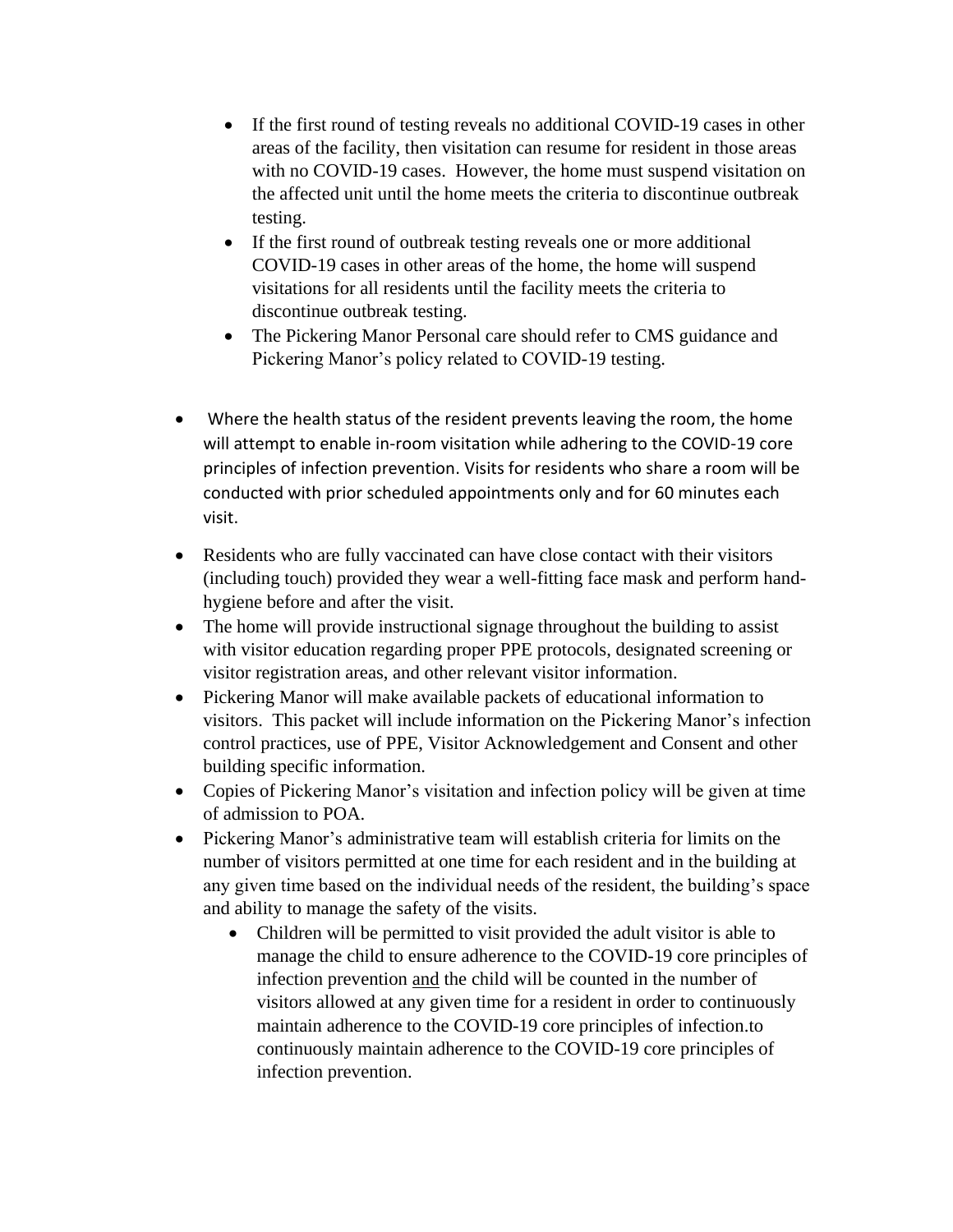- Children over the age of two (2) years old must consistently be able to wear a mask during the entire visit.
- Pickering Manor staff and residents are tested in accordance with CDC and PA DOH guidance established by the county COVID-19 positivity rating.
- Residents will be permitted privacy during all visits; however, visits will be observed routinely to ensure that visitors are complying with the established policies and procedures.
- Pickering frequently cleans and disinfects all common areas including designated visitation areas.
- Hospice/End of Life/Comfort care:
	- Residents on Hospice are allowed additional daily visits dependent on their situations.
	- Actively dying residents' visits may be ongoing for the immediate family members. No more than 2 visitors at a time. Spouses takes precedence to other family members. Other family members will need to wait outside of building or in front lobby if able to accommodate until it's their turn.
	- Family will need to call the facility ahead of the visits if visiting outside of normal visiting hours.
	- Staff will screen family and provide them with PPE.
	- Staff will escort family to resident room and provide family with privacy.
	- Staff will check in with family members to ensure their needs are being met.
	- Staff will escort family back out of family at the end of their visit.
	- Communicate with nursing by using the call bell system to eliminate unnecessary movement through out facility hallways during your visits.
- Partners/Vendors:
	- Partners and vendors will receive Pickering Manor's policy for visitation and must adhere.
	- All partners and vendors must call in advance and schedule all visits.
	- Partners and vendors who show up without scheduled appointments will be asked to leave and call for appointment.
	- Upon entering building, they will be Covid 19 screened, and temperature checked. They will sign their name and enter time in and out of facility and receive the colored dot of the day.
	- The receptionist will contact the director with whom the visit is scheduled. The director will meet vendor and escort them to meeting place/unit.
	- They will not be allowed to walk anywhere through out building unless the business for which they are onsite requires.